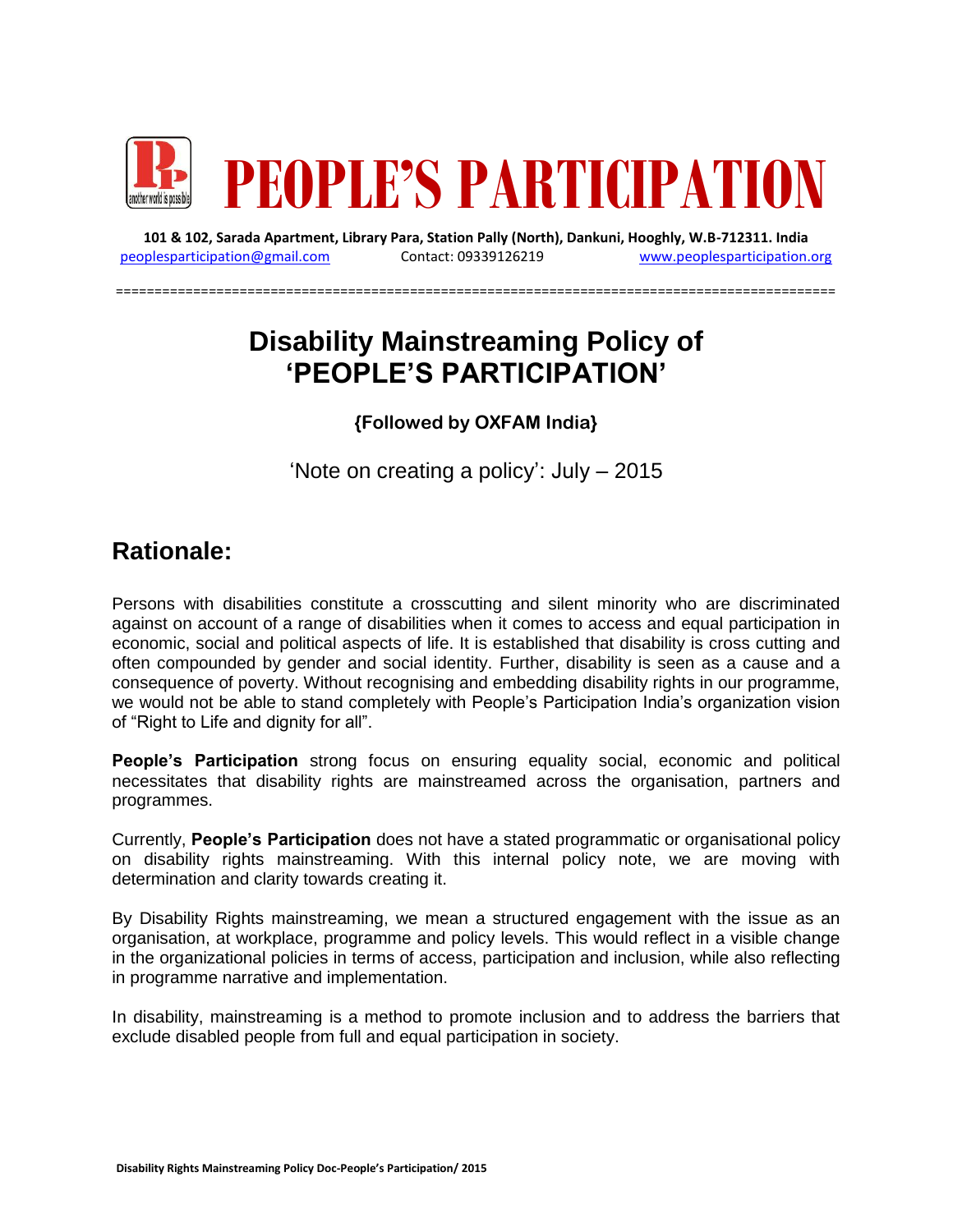## **Purpose:**

This policy provides a framework for ensuring disability rights is mainstreamed across People's Participation India's programmes. This policy is intended to guide PP's work and provide staff and partners with guidelines on disability rights mainstreaming. This document will be shared with all staff along with an action plan to guide implementation.

## **Guiding Approach and Principles:**

The Convention on the Rights of Persons with Disabilities offers an ideal opportunity to consolidate disability-related activities, and to develop policies and structures that ensure that persons with disabilities are mainstreamed within the United Nations system. Lessons learned from gender and HIV/AIDS mainstreaming can provide valuable guidance, and there are an increasing number of tools to inform and guide this process, which when coupled with strong political will can lead to significant positive gains.

Furthermore, the Convention on the Rights of Persons with Disabilities also provides the opportunity for human rights and development actors to actively combine and integrate these two areas. New and innovative thinking and collaboration are required to utilize the Convention so as to bring the maximum benefit to persons with disabilities and society. It is both a human rights and a development instrument that elucidates how all categories of rights apply to persons with disabilities, and identifies practical measures to create development programmes that are inclusive of, and accessible to, persons with disabilities.

Disability, and disability mainstreaming, is essentially matters of rights.

- It is essential that disabled people and their organisations play an active role in all mainstreaming activities.
- Mainstreaming is about building disability into existing agendas, frameworks and processes, not adding on separate disability activities.

• Effective mainstreaming requires strong management commitment. It needs a clear structure, with ongoing activities and follow-up and appropriate budget and time allocated to it. It cannot be a 'one-off' activity, or left to individuals with no wider support.

• Disabled people are not a single group – they have different priorities and face different levels of discrimination. In particular, disabled women and girls may face double discrimination based on both disability and gender.

• It is necessary to address both people's specific needs as a result of their impairment, and also the wider social issues of discrimination and exclusion.

## **Key Principles:**

The mainstreaming policy and practices will be guided by: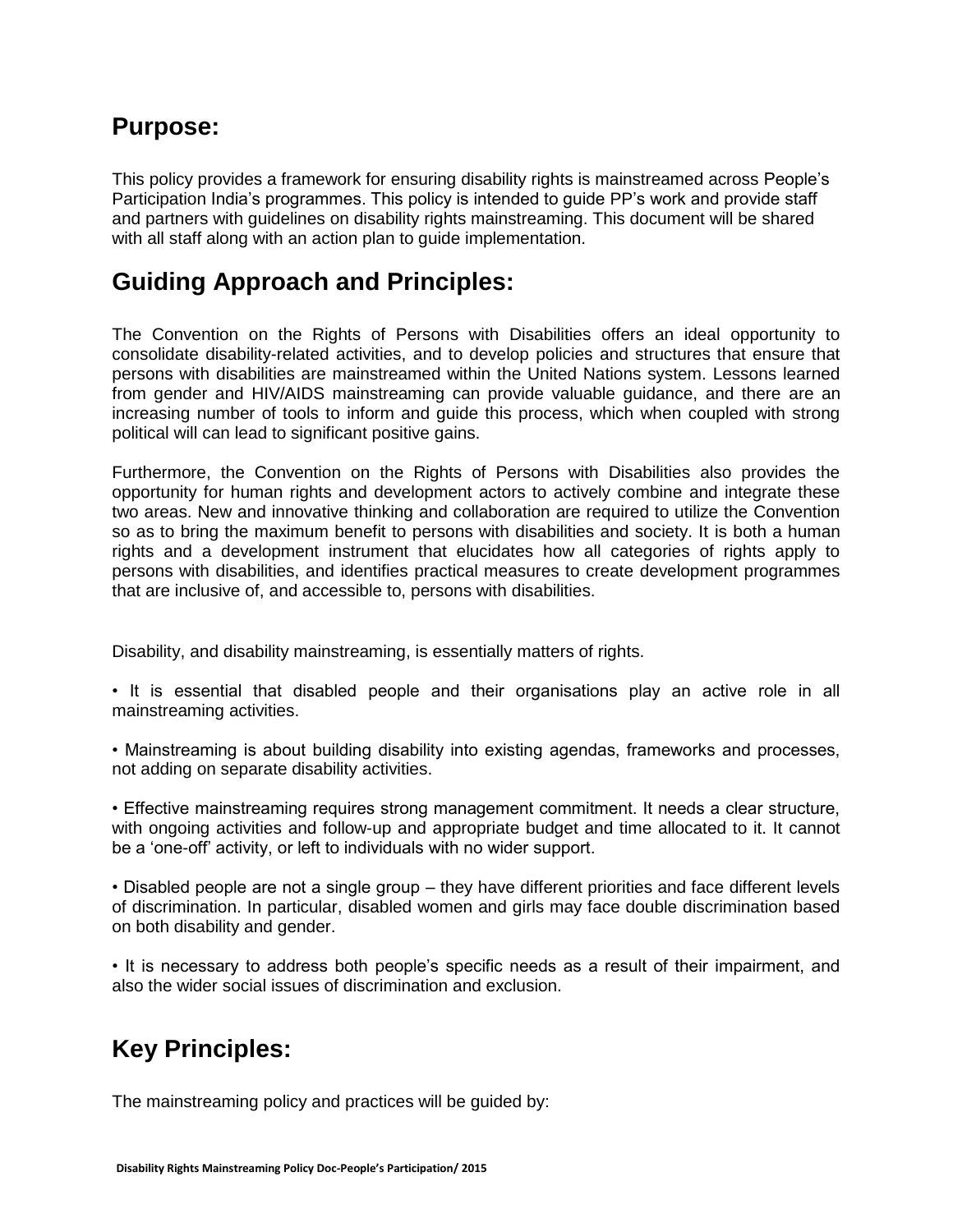**Rights-based: People's Participation** will use a rights-based framework to mainstream disability rights drawing in particular on CEDAW and BPFA. The aim is to transform the existing relations between women and men.

**Inclusion and participation: People's Participation** will support full and meaningful participation by persons with disabilities in own and partner activities informing our priorities, objectives and strategies in implementing long-term development, humanitarian, and advocacy programmes and campaigns.

**Addressing multiple layers of discrimination: People's Participation** will pay particular attention to the multiple layers of discrimination persons with disability face on account of gender, age, and religious or ethnic discrimination.

**Positive representation: People's Participation** will ensure that all our work enhances and promotes equality for persons with disabilities.

### **Elements of mainstreaming policy**

• **Organisational commitment:** Organisational commitment to mainstreaming disability, in terms of values (why the organisation is committed) and purpose (what the organisation hopes to achieve). This commitment underpins all mainstreaming activities.

• **Sensitisation:** Building people's engagement with the issue and personal commitment to mainstreaming. Sensitisation is about individuals buying in to the organisational commitment.

• **Workplace mainstreaming:** Ensuring organisational policies and practices in the workplace are inclusive, equitable and non-discriminatory, and do not create barriers or reinforce the negative effects of the issue. *In disability mainstreaming, this is about making appropriate adjustments to workplace policies, practice and environment so that disabled people can participate equally in the workplace, as employees or volunteers.* It is important for PP staff handbook and working space to be made accessible and barrier free.

• **Programme mainstreaming:** The organisation's programmes and services are inclusive, equitable and non-discriminatory, and do not create barriers or reinforce the negative effects of the issue. As well as looking at programme design and service delivery, this means including excluded people in programme planning, implementation, management and reviewing. *In disability, this involves non-disability service providers and development organisations including disabled people on an equitable basis, in the same settings as non-disabled people.* 

• **Policy mainstreaming:** Addressing wider policy and institutional barriers that exclude people from equal participation or reinforce the negative effects of the issue.

## **Specific Elements of the Policy:**

In addition to upholding the above-mentioned principles, all PP programmes will:

 $\Box$  Ensure disability and inclusion is incorporated into the situational analysis of all programme and sectorial contexts (including policy, advocacy and influencing contexts).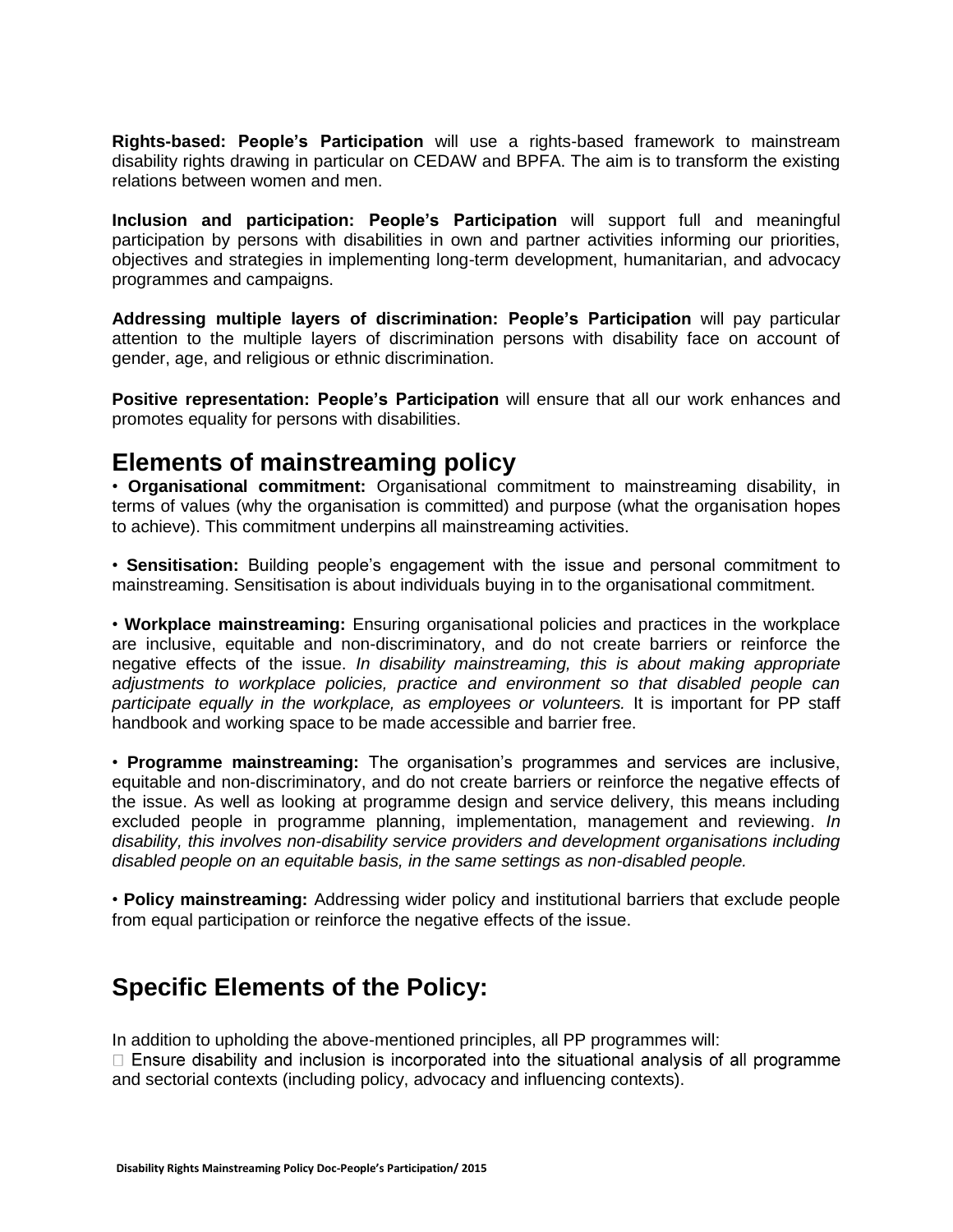$\Box$  Ensure that targets are set for the inclusion and active participation persons with disabilities in all **People's Participation** programmes as appropriate based on the above analysis.

 $\Box$  Ensure that programmes, policy recommendations, advocacy and influencing interventions do not exacerbate barriers built and perceived for the persons with disability.

 $\Box$  Develop a realistic and robust evaluation process which will ensure:

o Collection of project relevant disability data

Inclusion of appropriate indicators in its strategic framework and performance indicators

 $\circ$  Inclusion of appropriate indicators in monitoring and evaluation of programmatic intervention

 $\circ$  Initiate the inclusion of appropriate indicators in the financial, operational, communication and organisational aspects

Ensure project / programme reporting and organisational documents reflect persons with disabilities have been included and impacted by the intervention(s) both as standalone and as a cross-cutting issue.

 $\Box$  Develop appropriate tools and train People's Participation India staff and partners to strengthen their capacity to undertake disability rights analysis and mainstreaming.

 $\Box$  Ensure all staff and partners have an awareness of mainstreaming principles and approaches and how these align with a rights-based approach.

 $\Box$  Ensure relevant programme staff has knowledge and competencies in implementing practical strategies to promote gender mainstreaming

#### **Mainstreaming delegation and responsibility:**

Specific responsibilities and accountabilities for ensuring implementation are as follows:

| WHO                                                             | For                                                                                                                                                                                                                                                                                                                                                  |
|-----------------------------------------------------------------|------------------------------------------------------------------------------------------------------------------------------------------------------------------------------------------------------------------------------------------------------------------------------------------------------------------------------------------------------|
| <b>People's Participation Governing Body</b>                    | Ensure that PP work enhances equality<br>opportunity and inclusion of persons with<br>disabilities                                                                                                                                                                                                                                                   |
| Secretary                                                       | Hold Directors accountable to this policy and<br>promote policy principles, as appropriate, in<br>the OI confederation                                                                                                                                                                                                                               |
| Directors, Programme & Advocacy; Policy,<br>Research & Campaign | Ensure a disability rights and mainstreaming<br>perspective informs the planning, prioritisation,<br>design, appraisal, implementation, evaluation<br>and learning strategies for all PP development<br>and humanitarian response work, including<br>advocacy and influencing and collaborative<br>work with other People's Participation affiliates |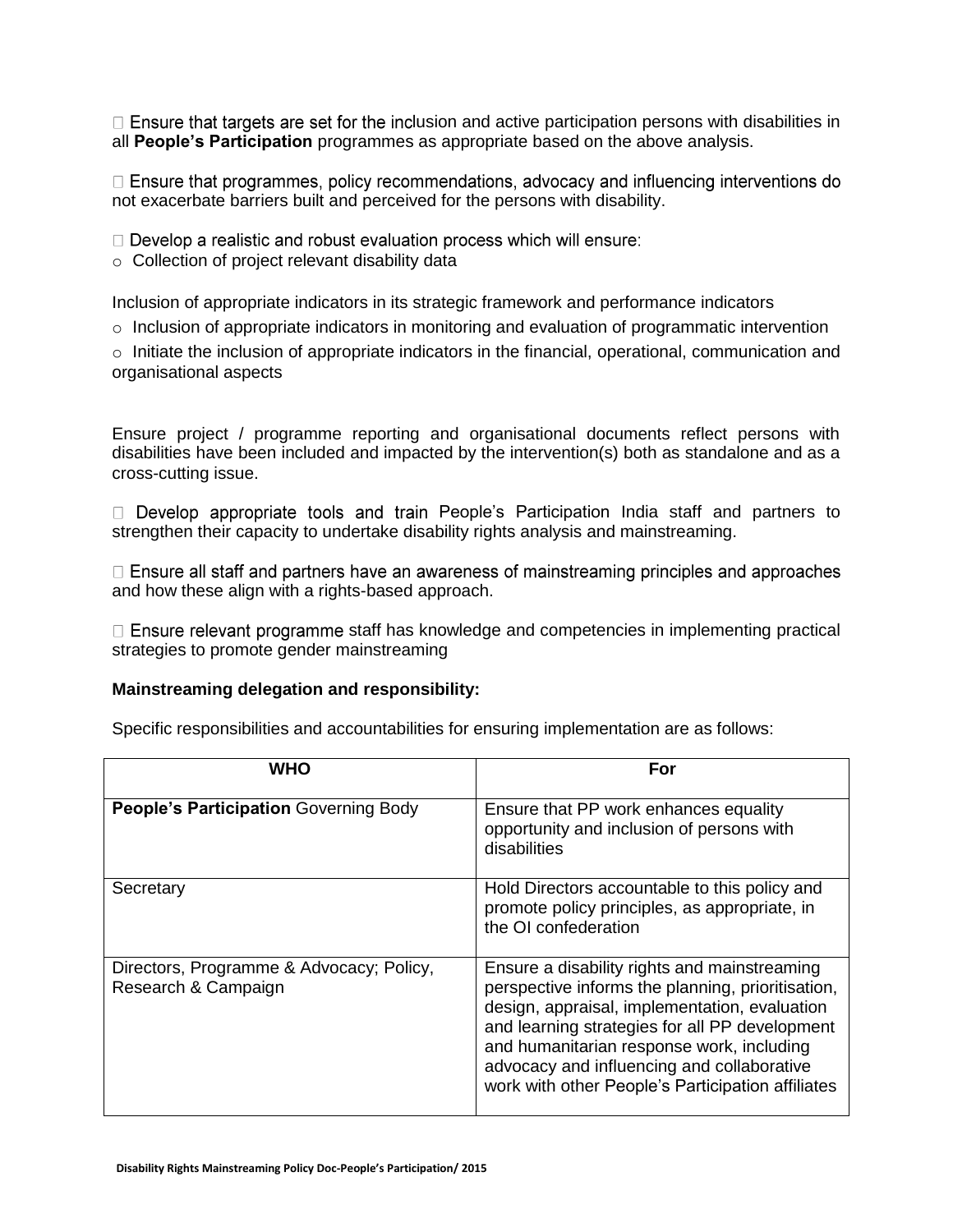| Director - Communications | Ensure PP's communications and branding<br>work is informed by a disability rights<br>perspective - including accessible online<br>platforms             |
|---------------------------|----------------------------------------------------------------------------------------------------------------------------------------------------------|
| Director - Fundraising    | Ensure PP's marketing and fundraising work is<br>informed by disability access and inclusion<br>framework,                                               |
| Director - Operations     | Ensure PP's operations work is informed by<br>disability mainstreaming perspective,<br>promoting access and participation                                |
| All staff                 | Understand and apply the policy to your work,<br>highlight challenges<br>and provide appropriate solutions to the<br>relevant teams as and when required |
| <b>MEL Team</b>           | Ensure there is periodic monitoring and<br>tracking of compliance and implementation of<br>the policy                                                    |
| HR Team                   | Socialise, review and update policy                                                                                                                      |

#### **Annexure**

For the purposes of this policy, the key definitions are:

**Persons with disabilities:** Persons with disabilities include those who have long-term physical, mental, intellectual or sensory impairments that in interaction with various barriers may hinder their full and effective participation in society on an equal basis with others.

**Discrimination of basis of disability:** "Discrimination on the basis of disability" means any distinction, exclusion or restriction on the basis of disability which has the purpose or effect of impairing or nullifying the recognition, enjoyment or exercise, on an equal basis with others, of all human rights and fundamental freedoms in the political, economic, social, cultural, civil or any other field. It includes all forms of discrimination, including denial of reasonable accommodation.

**Disability and disasters/humanitarian:** In accordance with their obligations under international law, including international humanitarian law and international human rights law, all necessary measures to ensure the protection and safety of persons with disabilities in situations of risk, including situations of armed conflict, humanitarian emergencies and the occurrence of natural disasters.

a. The high numbers of persons with disabilities who are disproportionately represented among the world's most marginalized groups have a profound significance with respect to the achievement